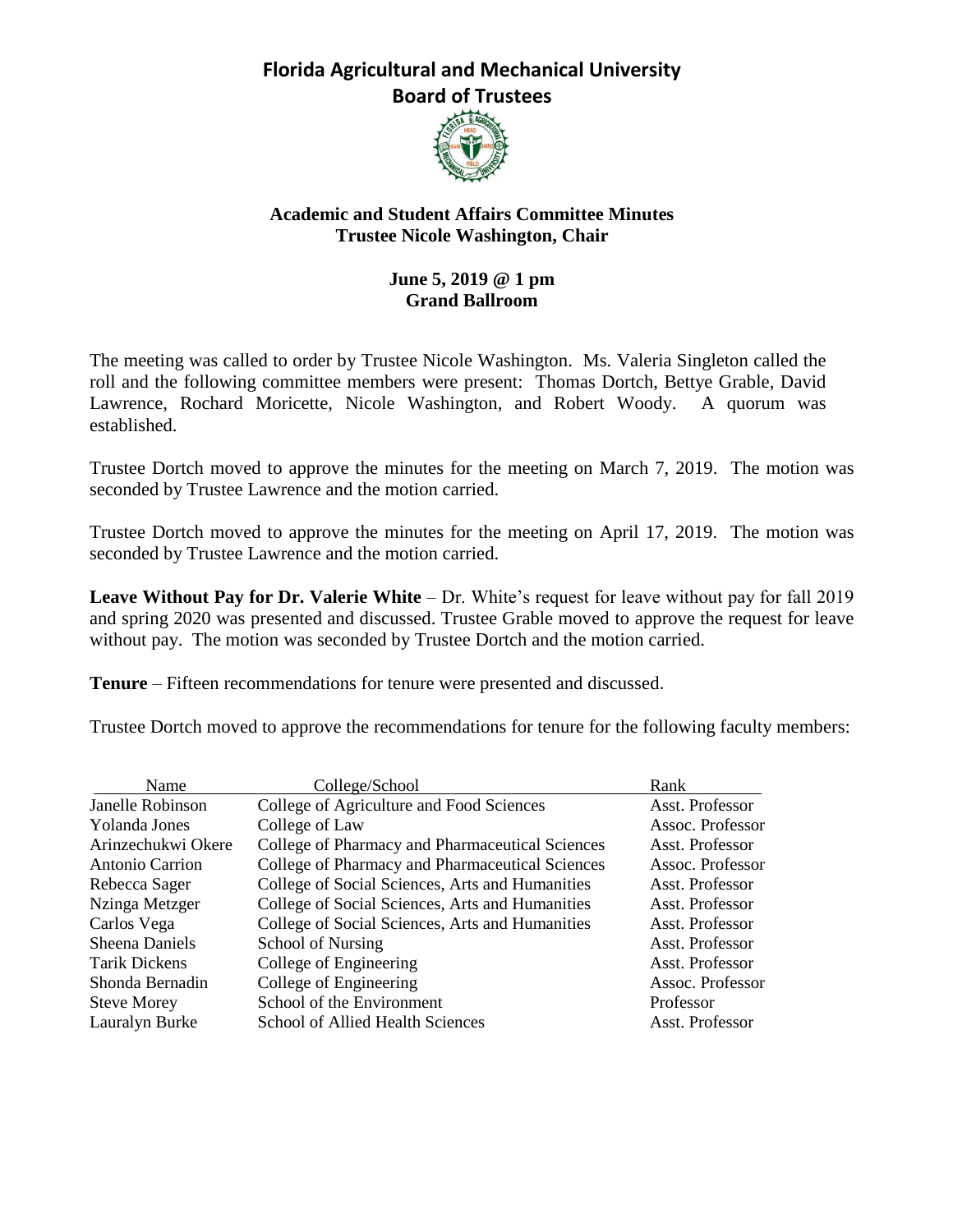

### **Tenure Upon Hire**

| Name             | College/School                                  | Rank      |
|------------------|-------------------------------------------------|-----------|
| Warren Hope      | College of Education                            | Professor |
| Johnnie Early    | College of Pharmacy and Pharmaceutical Sciences | Professor |
| Michelle Ferrier | School of Journalism and Graphic Communication  | Professor |

The motion was seconded by Trustee Woody and the motion carried.

**Revised Accountability Plan** - Based on constructive feedback from the Board of Governors' staff and the Chancellor, we have revised the 2019 Accountability Plan that was approved by the BOT in April. Specific changes include the enrollment growth plan and increasing future targets for some of the metrics that were not met this year. The previous Accountability Plan included growing enrollment to 12,000 by 2020. However, at the system-level, there are concerns about growth and the BOG wants us to focus on quality as opposed to quantity. VP Barrington provided updates on the changes to the Accountability Plan.

- On page 9 of the Accountability Plan adjustments were made to Metrics 1, 2, 4, and 5. Trustee Washington requested an in-depth discussion regarding these metrics during the Board Retreat.
- On page 10 of the Accountability Plan adjustments were made to Metrics 6 and 8. By 2019-2020, we should be on track to meet the established goals in the Strategic Plan.
- On page 11 of the Accountability Plan an adjustment was made to the *Bachelor's Degrees Awarded* for 2018-2019 to 1,500. This adjustment will allow us to increase our degree production to 1,660 by 2019-2020. Trustee Washington asked if this goal will affect the goals in the Strategic Plan. VP Barrington stated that based on the bachelor's degrees and graduate degrees, we should be on track to meet that goal in the Strategic Plan.
- On page 13 of the Accountability Plan an adjustment was made to the *Percent of Undergraduate FTE in Online Courses* to ensure that the University was on target with the 2018 Accountability Plan.
- On page 14 of the Accountability Plan an adjustment was made to the *Percent of Undergraduate FTE in Online Courses* to ensure that the University was on target with the last Accountability Plan.
- On page 16 of the Accountability Plan adjustments were made to the *Fall Headcount Enrollment by Student Level*. The BOG wants us to focus on student retention and the quality of the academic profile of incoming students. VP Barrington stated that based on the projections presented, we will remain flat in the FTIC category. However, most of the growth will occur from the FCS AA Transfers category.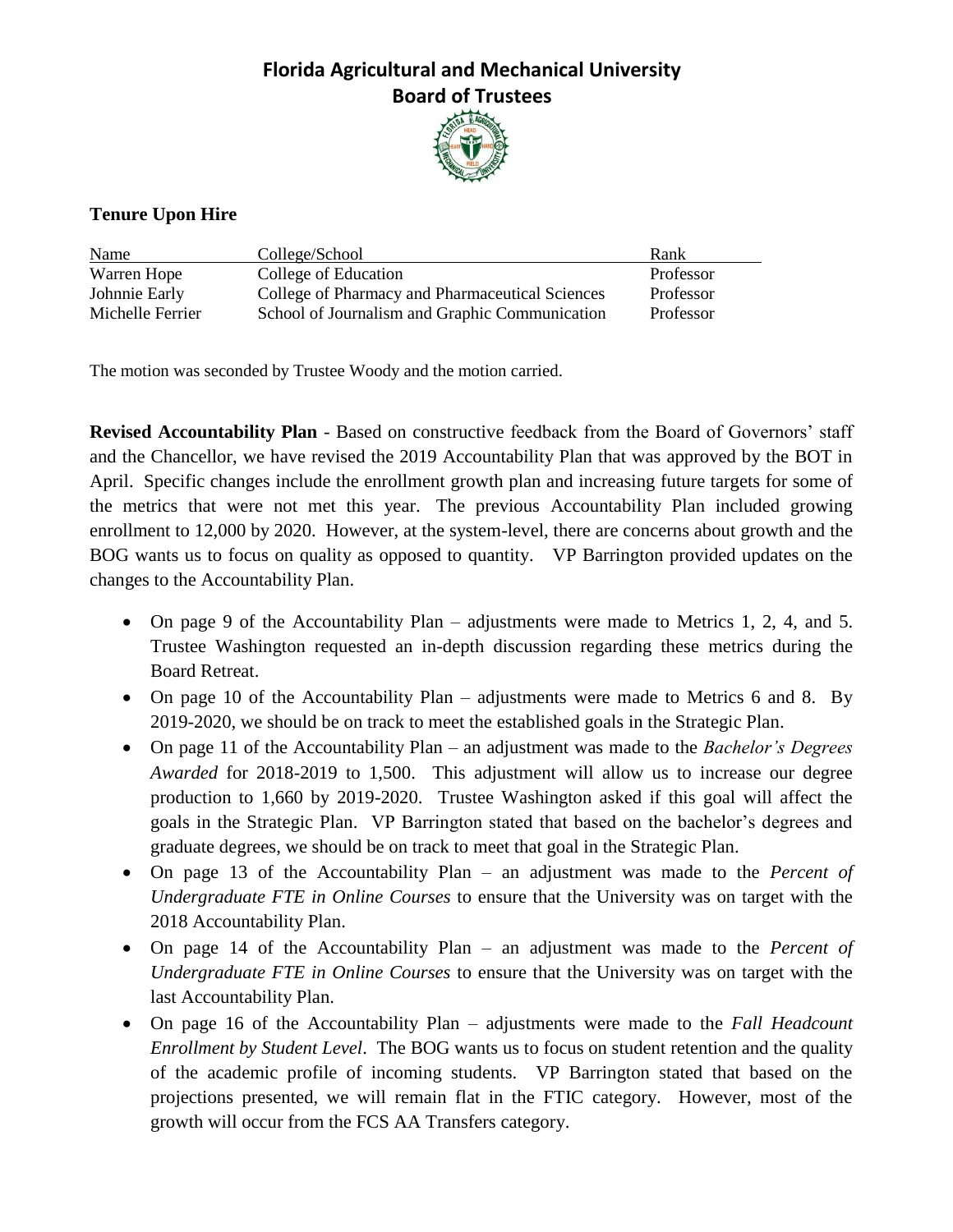

- o Trustee Dortch asked for clarification regarding no additional students. Are we going to become stagnant? Trustee Washington stated that over the last several years, the BOG has advised us to focus on the quality of our students and the four-year graduation rates. So if we focus on these things, growth will eventually come. Trustee Dortch reiterated that we should be strategic in our short-term and long-term goals.
- o Trustee Washington asked that during the retreat we take a look at the bottom line as to how the growth or lack of growth impacts the budget. How much revenue is generated from students that are retained?
- On page 16 of the Accountability Plan adjustments were made to the *Percent of Baccalaureate-Seeking Resident Undergraduates Who Earned 15+ Credit Hours*. FAMU is one of the top institutions within the SUS where our students are earning at least 15 credit hours a semester. We must continue to focus on the advisement process to ensure the students continue to progress.
- Page 17 of the Accountability Plan was adjusted to align FTE with enrollment projections that are on page 16.

Trustee Dortch moved to approve the revised Accountability Plan. The motion was seconded by Trustee Woody and the motion carried.

**Profile Assessors** – Dr. Hudson stated that the Board of Governors amended Regulation 6.002 that requires "the number of first-time-in-college students admitted through profile assessment at each university shall be determined by the university Board of Trustees." The significant changes were amended August 31, 2017, and include:

- Eliminating the sliding scale for grade point averages and establishing a minimum of 2.5 GPA.
- Establishing a minimum score on each subsection of the ACT/SAT to include:

| $\circ$ | Reading: | 24 SAT | 20 ACT |
|---------|----------|--------|--------|
| ∩       | Math:    | 25 SAT | 20 ACT |
| $\circ$ | Writing: | 25 SAT | 18 ACT |

The University has reviewed the data regarding these students and will continue to work with such students via the Office of Undergraduate Student Success, colleges, and schools. Therefore, the staff recommended that the Board of Trustees set a maximum enrollment of 15 percent for profile (admits) assessors.

Trustee Dortch moved to approve the recommendations for profile assessors and the motion was seconded by Trustee Woody. The motion carried.